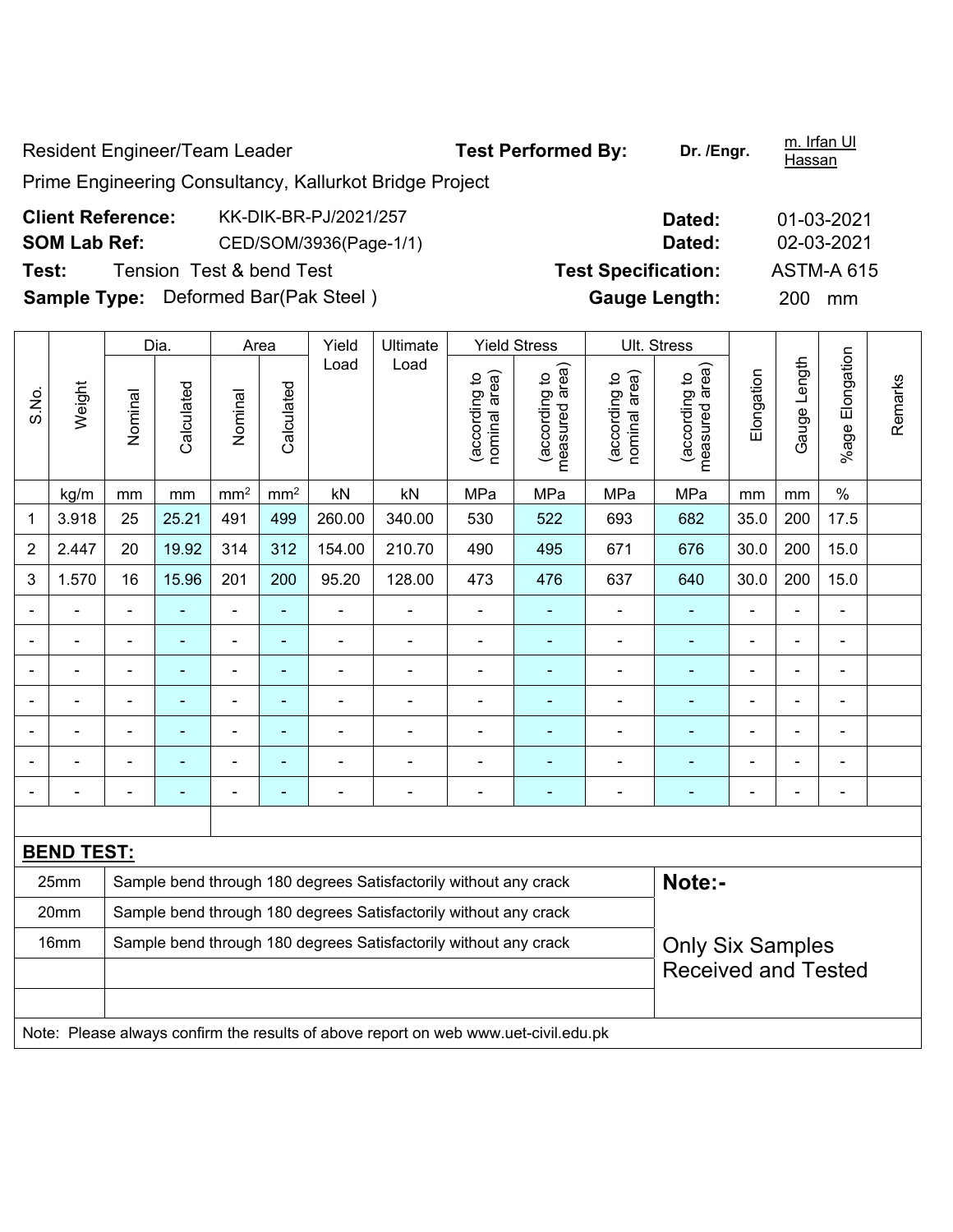Resident Engineer/Team Leader **Test Performed By:** Dr. /Engr. **S. Asad Ali Gillanim. Resident Engineer/Team Leader** Irfan UI Hassan Prime Engineering Consultancy, Kallurkot Brdge Project **Client Reference:** KK-DIK-BR-PJ/2021/258 **Dated:** 01-03-2021 **SOM Lab Ref:** CED/SOM/3937(Page-1/1) **Dated:** 02-03-2021 **Test:** Tension Test & bend Test **Test Specification:** ASTM-A 615 **Sample Type:** Deformed Bar(Pak Steel ) **Gauge Length:** 200 mm Dia. | Area | Yield | Ultimate | Yield Stress | Ult. Stress

|                          |        |                          | Dia.                     |                 | Area            | Yield          | Ultimate                                                         |                                | <b>Yield Stress</b>             |                                | Ult. Stress                     |                |                          |                 |         |
|--------------------------|--------|--------------------------|--------------------------|-----------------|-----------------|----------------|------------------------------------------------------------------|--------------------------------|---------------------------------|--------------------------------|---------------------------------|----------------|--------------------------|-----------------|---------|
| S.No.                    | Weight | Nominal                  | Calculated               | Nominal         | Calculated      | Load           | Load                                                             | nominal area)<br>(according to | measured area)<br>(according to | nominal area)<br>(according to | measured area)<br>(according to | Elongation     | Gauge Length             | %age Elongation | Remarks |
|                          | kg/m   | mm                       | mm                       | mm <sup>2</sup> | mm <sup>2</sup> | kN             | kN                                                               | MPa                            | MPa                             | MPa                            | MPa                             | mm             | mm                       | $\%$            |         |
| $\mathbf{1}$             | 0.912  | 12                       | 12.15                    | 113             | 116             | 50.50          | 73.50                                                            | 447                            | 436                             | 650                            | 634                             | 27.5           | 200                      | 13.8            |         |
| $\overline{2}$           | 0.913  | 12                       | 12.17                    | 113             | 116             | 50.00          | 73.70                                                            | 442                            | 431                             | 652                            | 634                             | 22.5           | 200                      | 11.3            |         |
|                          |        | $\blacksquare$           | $\blacksquare$           | ٠               | ۰               | $\blacksquare$ |                                                                  | $\blacksquare$                 |                                 | $\blacksquare$                 | ÷,                              | $\blacksquare$ | $\overline{\phantom{0}}$ |                 |         |
| $\overline{\phantom{0}}$ |        | $\blacksquare$           | ۰                        | ۰               | ۰               | ۰              | $\blacksquare$                                                   | $\blacksquare$                 |                                 | $\blacksquare$                 |                                 | $\blacksquare$ |                          |                 |         |
|                          |        | $\blacksquare$           | $\overline{\phantom{0}}$ | ۰               | ۰               | -              |                                                                  | -                              |                                 | $\blacksquare$                 | -                               | $\blacksquare$ |                          |                 |         |
|                          |        | $\overline{\phantom{0}}$ | $\blacksquare$           | ۰               | ۰               | $\blacksquare$ | $\blacksquare$                                                   | -                              |                                 | $\blacksquare$                 |                                 | $\blacksquare$ |                          |                 |         |
|                          |        | $\blacksquare$           |                          | ۰               | ۰               |                |                                                                  |                                |                                 | -                              |                                 | $\blacksquare$ |                          |                 |         |
|                          |        | $\overline{\phantom{0}}$ |                          |                 |                 |                |                                                                  |                                |                                 |                                |                                 | $\blacksquare$ |                          |                 |         |
|                          |        | $\blacksquare$           |                          |                 |                 |                |                                                                  |                                |                                 |                                |                                 | $\blacksquare$ |                          |                 |         |
|                          |        | $\blacksquare$           |                          |                 |                 |                |                                                                  |                                |                                 |                                | $\blacksquare$                  | $\blacksquare$ |                          |                 |         |
|                          |        |                          |                          |                 |                 |                |                                                                  |                                |                                 |                                |                                 |                |                          |                 |         |
| <b>BEND TEST:</b>        |        |                          |                          |                 |                 |                |                                                                  |                                |                                 |                                |                                 |                |                          |                 |         |
|                          | 12mm   |                          |                          |                 |                 |                | Sample bend through 180 degrees Satisfactorily without any crack |                                |                                 |                                | Note:-                          |                |                          |                 |         |
|                          |        |                          |                          |                 |                 |                |                                                                  |                                |                                 |                                |                                 |                |                          |                 |         |

|                                                                                     | <b>Only Three Samples</b><br><b>Received and Tested</b> |  |  |  |  |  |  |  |  |
|-------------------------------------------------------------------------------------|---------------------------------------------------------|--|--|--|--|--|--|--|--|
| Note: Please always confirm the results of above report on web www.uet-civil.edu.pk |                                                         |  |  |  |  |  |  |  |  |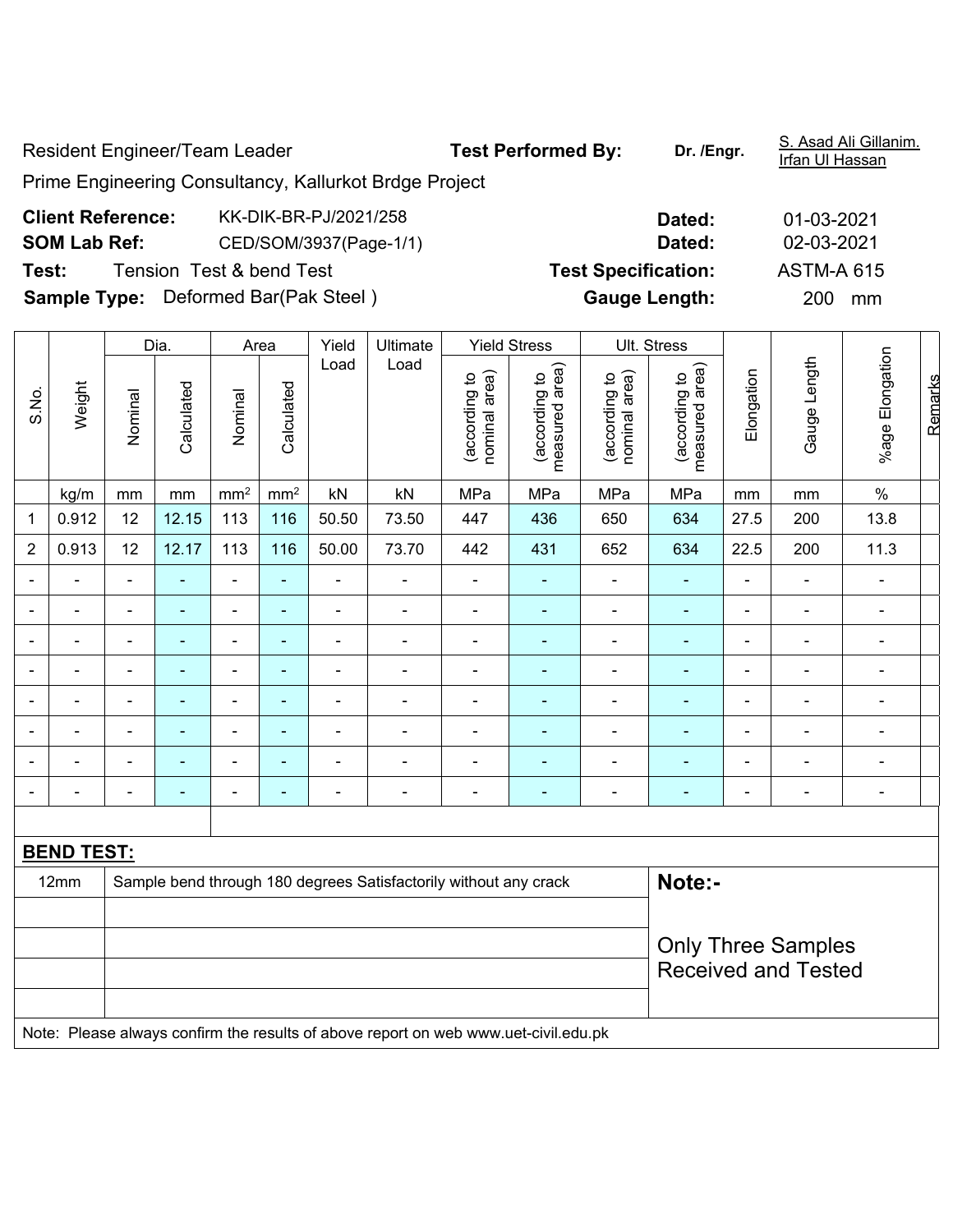## Ahmad Hussain **Test Performed By:** Dr. /Engr. **S. Asad Ali Gillani** Ahmad Hussain

Assistant Manager Coordination, IZHAR Construction (Pvt) Ltd. ahore

## **Client Reference:** ICPL/CONST-HNMPL/21/022 **Dated:** 02-03-2021 **SOM Lab Ref:** CED/SOM/3941( Page-1/1) **Dated:** 02-03-2021 **Test:** Tension Test & bend Test **Test Specification:** ASTM-A 615 **Sample Type:** Deformed Bar **Gauge Length:** 200 mm

|                          |                   |                          | Dia.           |                 | Area            | Yield          | Ultimate                                                                            |                                | <b>Yield Stress</b>             |                                | Ult. Stress                     |                          |                |                 |         |
|--------------------------|-------------------|--------------------------|----------------|-----------------|-----------------|----------------|-------------------------------------------------------------------------------------|--------------------------------|---------------------------------|--------------------------------|---------------------------------|--------------------------|----------------|-----------------|---------|
| S.No.                    | Weight            | Nominal                  | Calculated     | Nominal         | Calculated      | Load           | Load                                                                                | nominal area)<br>(according to | measured area)<br>(according to | nominal area)<br>(according to | measured area)<br>(according to | Elongation               | Gauge Length   | %age Elongation | Remarks |
|                          | kg/m              | mm                       | mm             | mm <sup>2</sup> | mm <sup>2</sup> | kN             | kN                                                                                  | MPa                            | MPa                             | MPa                            | MPa                             | mm                       | mm             | $\%$            |         |
| 1                        | 1.536             | 16                       | 15.80          | 201             | 196             | 91.20          | 125.20                                                                              | 454                            | 466                             | 623                            | 639                             | 27.5                     | 200            | 13.8            |         |
| $\overline{2}$           | 1.516             | 16                       | 15.68          | 201             | 193             | 88.80          | 122.70                                                                              | 442                            | 460                             | 610                            | 636                             | 32.5                     | 200            | 16.3            |         |
| 3                        | 0.900             | 12                       | 12.08          | 113             | 115             | 50.70          | 71.70                                                                               | 448                            | 443                             | 634                            | 626                             | 25.0                     | 200            | 12.5            |         |
| $\overline{4}$           | 0.899             | 12                       | 12.08          | 113             | 115             | 53.20          | 72.50                                                                               | 470                            | 465                             | 641                            | 633                             | 27.5                     | 200            | 13.8            |         |
| $\overline{a}$           | $\blacksquare$    | $\overline{\phantom{a}}$ | $\blacksquare$ | $\blacksquare$  | $\blacksquare$  | ä,             | $\blacksquare$                                                                      | $\overline{\phantom{a}}$       | $\blacksquare$                  | $\overline{\phantom{a}}$       | $\blacksquare$                  | $\overline{\phantom{a}}$ | $\blacksquare$ | $\blacksquare$  |         |
|                          | $\blacksquare$    | $\blacksquare$           | $\blacksquare$ | $\blacksquare$  | $\blacksquare$  | ÷              | ÷,                                                                                  | $\blacksquare$                 | ä,                              | $\blacksquare$                 | $\blacksquare$                  | $\blacksquare$           | $\blacksquare$ | $\blacksquare$  |         |
| ÷                        | $\blacksquare$    | $\blacksquare$           | $\blacksquare$ | $\blacksquare$  | $\blacksquare$  | ÷,             | $\blacksquare$                                                                      |                                | ÷,                              | $\frac{1}{2}$                  | $\blacksquare$                  | ä,                       | ä,             | ÷,              |         |
|                          |                   |                          | $\blacksquare$ | $\blacksquare$  | $\blacksquare$  | $\blacksquare$ | $\blacksquare$                                                                      | $\blacksquare$                 |                                 |                                | $\blacksquare$                  |                          |                | $\blacksquare$  |         |
|                          |                   |                          |                | $\blacksquare$  |                 |                |                                                                                     |                                |                                 |                                |                                 |                          |                |                 |         |
| $\overline{\phantom{0}}$ |                   | $\blacksquare$           | $\blacksquare$ | $\blacksquare$  | ٠               | $\blacksquare$ | Ē,                                                                                  | $\blacksquare$                 | ۰                               | $\blacksquare$                 | $\blacksquare$                  | $\blacksquare$           | $\blacksquare$ | $\blacksquare$  |         |
|                          |                   |                          |                |                 |                 |                |                                                                                     |                                |                                 |                                |                                 |                          |                |                 |         |
|                          | <b>BEND TEST:</b> |                          |                |                 |                 |                |                                                                                     |                                |                                 |                                |                                 |                          |                |                 |         |
|                          | 16mm              |                          |                |                 |                 |                | Sample bend through 180 degrees Satisfactorily without any crack                    |                                |                                 |                                | Note:-                          |                          |                |                 |         |
|                          | 12mm              |                          |                |                 |                 |                | Sample bend through 180 degrees Satisfactorily without any crack                    |                                |                                 |                                |                                 |                          |                |                 |         |
|                          |                   | <b>Only Six Samples</b>  |                |                 |                 |                |                                                                                     |                                |                                 |                                |                                 |                          |                |                 |         |
|                          |                   |                          |                |                 |                 |                |                                                                                     |                                |                                 |                                | <b>Received and Tested</b>      |                          |                |                 |         |
|                          |                   |                          |                |                 |                 |                |                                                                                     |                                |                                 |                                |                                 |                          |                |                 |         |
|                          |                   |                          |                |                 |                 |                | Note: Please always confirm the results of above report on web www.uet-civil.edu.pk |                                |                                 |                                |                                 |                          |                |                 |         |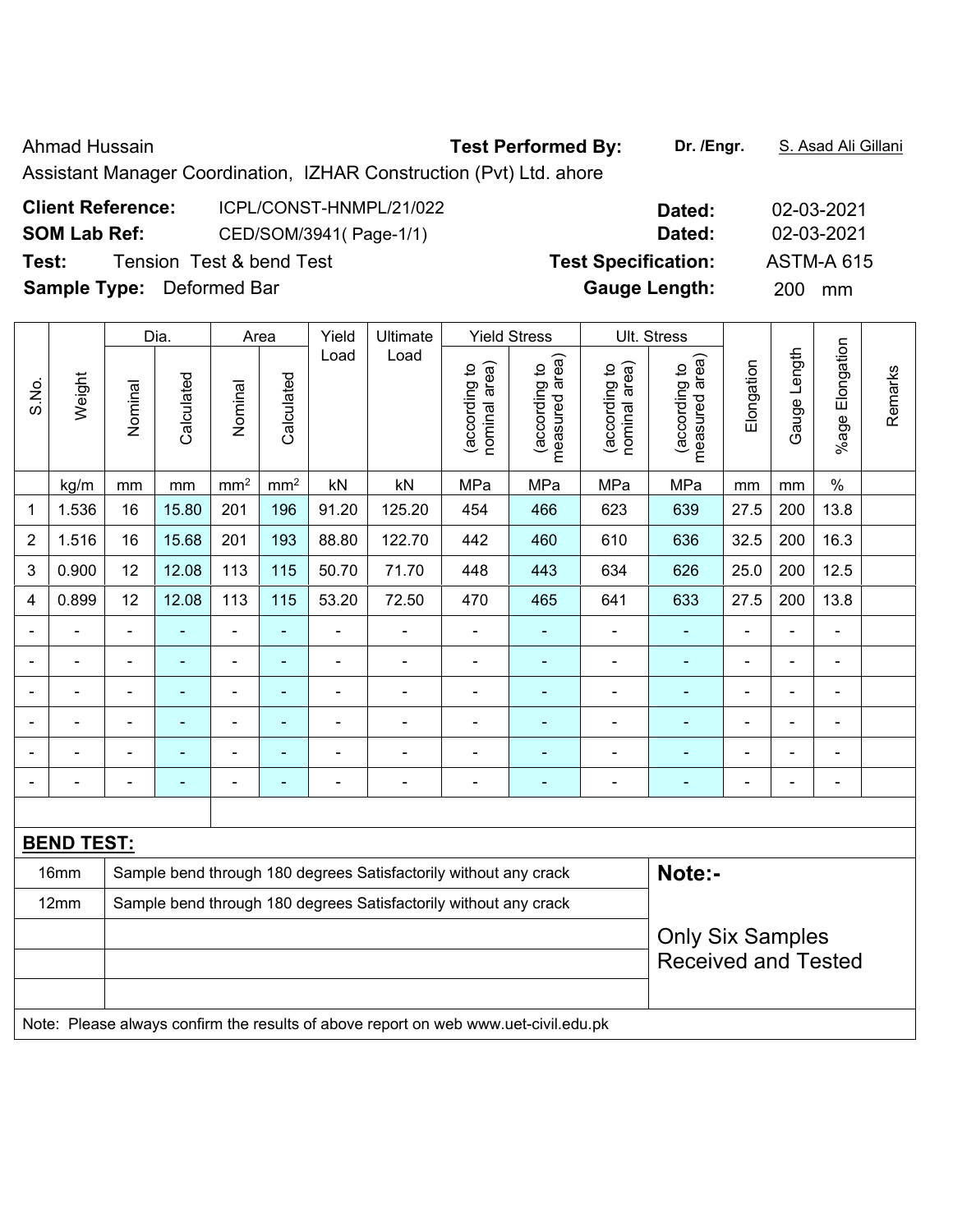Shahid Engineers, **Test Performed By:** Dr. /Engr.

S. Asasd Ali Gillani

Engineering & Contractprs, Faisalabad (Site: Apex Mall)

| <b>Client Reference:</b> | nil |
|--------------------------|-----|
|--------------------------|-----|

**Dated:** 25-02-2021 **Dated:** 02-03-2021

**Test:** Tension Test & Bend Test **Test Specification:** ASTM-A-615 **Gauge Length:** 8 inch **Sample Type:** Deformed Bar(Mughal steel)

| <b>SOM Lab</b> | 3935(Page- |
|----------------|------------|
| Ref:           | 1/1)       |
| Dated:         | 02-03-2021 |

|                          |                   |                | Dia.                     |                          | Area                     | Yield          | Ultimate                                                                            |                                | <b>Yield Stress</b>             | Ult. Stress                    |                                 |                |                |                          |         |
|--------------------------|-------------------|----------------|--------------------------|--------------------------|--------------------------|----------------|-------------------------------------------------------------------------------------|--------------------------------|---------------------------------|--------------------------------|---------------------------------|----------------|----------------|--------------------------|---------|
| S.No.                    | Weight            | Nominal        | Calculated               | Nominal                  | Calculated               | Load           | Load                                                                                | nominal area)<br>(according to | measured area)<br>(according to | nominal area)<br>(according to | measured area)<br>(according to | Elongation     | Gauge Length   | %age Elongation          | Remarks |
|                          | lb/ft             | $\#$           | in                       | in <sup>2</sup>          | in <sup>2</sup>          | Tons           | Tons                                                                                | psi                            | psi                             | psi                            | psi                             | in             | in             | $\%$                     |         |
| $\mathbf{1}$             | 0.666             | $\overline{4}$ | 0.500                    | 0.20                     | 0.196                    | 6.65           | 8.21                                                                                | 73290                          | 74790                           | 90490                          | 92340                           | 1.20           | 8.0            | 15.0                     |         |
|                          |                   | $\blacksquare$ | $\blacksquare$           | $\blacksquare$           | $\blacksquare$           | $\blacksquare$ | $\blacksquare$                                                                      | $\blacksquare$                 | $\blacksquare$                  | $\blacksquare$                 | $\blacksquare$                  | $\blacksquare$ | $\blacksquare$ | ۰                        |         |
| $\overline{\phantom{0}}$ | ÷.                | $\blacksquare$ | $\blacksquare$           | $\overline{\phantom{a}}$ | $\blacksquare$           | $\blacksquare$ | $\blacksquare$                                                                      | $\blacksquare$                 | ٠                               | $\blacksquare$                 | $\blacksquare$                  | $\blacksquare$ | $\blacksquare$ | ۰                        |         |
|                          | L.                | $\blacksquare$ | $\blacksquare$           | $\blacksquare$           | $\overline{\phantom{a}}$ | $\blacksquare$ | ä,                                                                                  | $\blacksquare$                 | $\blacksquare$                  | $\blacksquare$                 | $\blacksquare$                  | L.             | $\blacksquare$ | $\blacksquare$           |         |
|                          |                   |                | $\overline{\phantom{0}}$ | $\overline{a}$           |                          | $\overline{a}$ | $\overline{a}$                                                                      | $\blacksquare$                 | $\blacksquare$                  | $\blacksquare$                 | $\blacksquare$                  | ۰              | ÷              | ÷                        |         |
|                          |                   |                | $\overline{\phantom{0}}$ | ÷                        |                          |                |                                                                                     | $\blacksquare$                 | $\blacksquare$                  | $\overline{\phantom{0}}$       | $\sim$                          |                |                | $\overline{\phantom{0}}$ |         |
|                          |                   |                |                          | $\blacksquare$           |                          |                | $\blacksquare$                                                                      | $\blacksquare$                 | $\blacksquare$                  | ۳                              | $\blacksquare$                  | ۰              |                | ä,                       |         |
|                          | L.                |                |                          | $\blacksquare$           |                          | $\blacksquare$ | -                                                                                   | ٠                              | Ē.                              |                                | $\blacksquare$                  | $\blacksquare$ | $\blacksquare$ | $\blacksquare$           |         |
| $\overline{\phantom{0}}$ | $\blacksquare$    |                | $\blacksquare$           | ÷                        |                          | $\blacksquare$ | ÷                                                                                   | $\blacksquare$                 | $\blacksquare$                  | $\blacksquare$                 | $\blacksquare$                  | ۰              | $\blacksquare$ | ÷                        |         |
| $\blacksquare$           | $\blacksquare$    | $\blacksquare$ | $\blacksquare$           | $\blacksquare$           | $\blacksquare$           | $\blacksquare$ | $\blacksquare$                                                                      | $\qquad \qquad \blacksquare$   | ۰                               | -                              | $\blacksquare$                  | $\blacksquare$ | $\blacksquare$ | $\overline{a}$           |         |
|                          |                   |                |                          |                          |                          |                |                                                                                     |                                |                                 |                                |                                 |                |                |                          |         |
|                          | <b>BEND TEST:</b> |                |                          |                          |                          |                |                                                                                     |                                |                                 |                                |                                 |                |                |                          |         |
|                          | #4                |                |                          |                          |                          |                | Sample bend through 180 degrees Satisfactorily without any crack                    |                                |                                 |                                | Note:-                          |                |                |                          |         |
|                          |                   |                |                          |                          |                          |                |                                                                                     |                                |                                 |                                |                                 |                |                |                          |         |
|                          |                   |                |                          |                          | <b>Only Two Samples</b>  |                |                                                                                     |                                |                                 |                                |                                 |                |                |                          |         |
|                          |                   |                |                          |                          |                          |                |                                                                                     |                                |                                 |                                | <b>Received and Tested</b>      |                |                |                          |         |
|                          |                   |                |                          |                          |                          |                |                                                                                     |                                |                                 |                                |                                 |                |                |                          |         |
|                          |                   |                |                          |                          |                          |                | Note: Please always confirm the results of above report on web www.uet-civil.edu.pk |                                |                                 |                                |                                 |                |                |                          |         |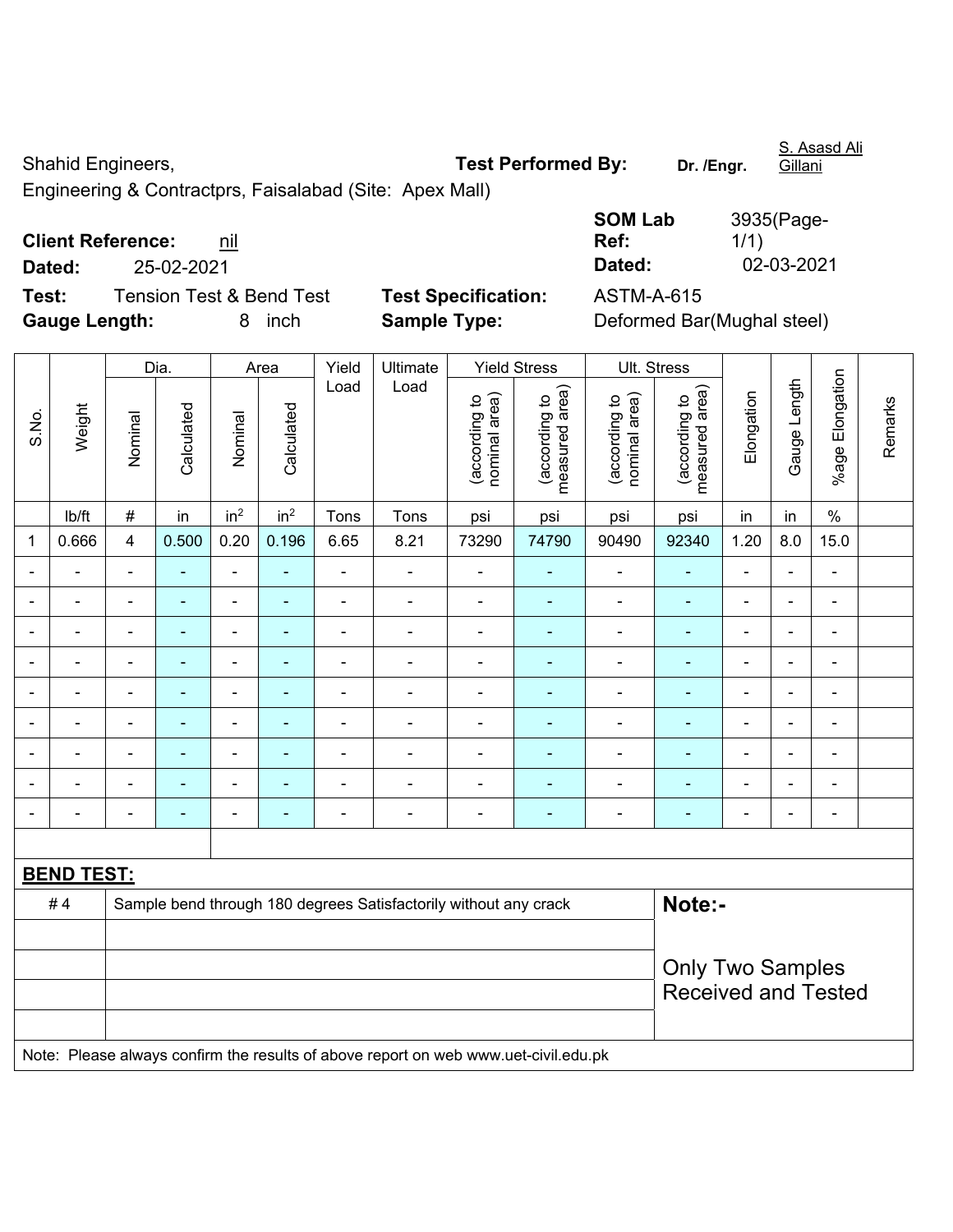| Muhammad Danial                                                         | <b>Test Performed By:</b> | Dr. /Enar. | S. Asad Ali<br>Gillanni |
|-------------------------------------------------------------------------|---------------------------|------------|-------------------------|
| Construction Manager, Ortho Hospital 96-B, Hali Road Gulberg-II, Lahore |                           |            |                         |
|                                                                         | <b>SOM Lab</b>            |            | 3938(Page-              |

**Client Reference: nil** 

**Dated:** 01-03-2021 **Dated:** 02-03-2021

**Test:** Tension Test & Bend Test **Test Specification:** ASTM-A-615 **Guage Length:** 8 inch **Sample Type:** Deformed Bar

 $1/2)$ 

**Ref:** 

|                |                   |                                                                  | Dia.           |                          | Area            | Yield | Ultimate                                                                            |                                | <b>Yield Stress</b>             |                                | Ult. Stress                     |                |                |                 |         |
|----------------|-------------------|------------------------------------------------------------------|----------------|--------------------------|-----------------|-------|-------------------------------------------------------------------------------------|--------------------------------|---------------------------------|--------------------------------|---------------------------------|----------------|----------------|-----------------|---------|
| S.No.          | Weight            | Nominal                                                          | Calculated     | Nominal                  | Calculated      | Load  | Load                                                                                | nominal area)<br>(according to | (according to<br>measured area) | nominal area)<br>(according to | measured area)<br>(according to | Elongation     | Gauge Length   | %age Elongation | Remarks |
|                | lb/ft             | $\#$                                                             | in             | in <sup>2</sup>          | in <sup>2</sup> | Tons  | Tons                                                                                | psi                            | psi                             | psi                            | psi                             | in             | in             | $\%$            |         |
| 1              | 2.651             | 8                                                                | 0.996          | 0.79                     | 0.779           | 25.89 | 33.71                                                                               | 72290                          | 73310                           | 94110                          | 95440                           | 1.20           | 8.0            | 15.0            |         |
| $\overline{2}$ | 2.650             | 8                                                                | 0.996          | 0.79                     | 0.779           | 26.81 | 35.07                                                                               | 74850                          | 75900                           | 97900                          | 99280                           | 1.30           | 8.0            | 16.3            |         |
| 3              | 1.667             | 6                                                                | 0.790          | 0.44                     | 0.490           | 14.78 | 22.27                                                                               | 74090                          | 66530                           | 111640                         | 100250                          | 1.40           | 8.0            | 17.5            |         |
| $\overline{4}$ | 1.484             | 6                                                                | 0.745          | 0.44                     | 0.436           | 15.60 | 20.23                                                                               | 78180                          | 78890                           | 101420                         | 102350                          | 1.20           | 8.0            | 15.0            |         |
|                |                   |                                                                  |                | ä,                       |                 | L,    | ä,                                                                                  |                                |                                 | $\blacksquare$                 | L,                              | $\blacksquare$ |                | ÷               |         |
|                |                   | $\blacksquare$                                                   | $\blacksquare$ | ÷                        | ٠               | ä,    | $\blacksquare$                                                                      | $\blacksquare$                 | ٠                               | $\blacksquare$                 | ÷                               | $\blacksquare$ | $\blacksquare$ | ۰               |         |
|                |                   | $\overline{\phantom{0}}$                                         | $\blacksquare$ | $\overline{\phantom{a}}$ |                 | ä,    | ÷,                                                                                  |                                | $\overline{\phantom{0}}$        | $\blacksquare$                 | $\blacksquare$                  | $\blacksquare$ | $\blacksquare$ | ۰               |         |
|                | $\blacksquare$    | $\blacksquare$                                                   | ÷              | $\overline{\phantom{a}}$ |                 | Ē,    | $\blacksquare$                                                                      |                                | $\blacksquare$                  | $\blacksquare$                 | $\blacksquare$                  |                | $\blacksquare$ | ۰               |         |
|                |                   |                                                                  |                | ÷                        |                 |       |                                                                                     |                                |                                 |                                | $\overline{\phantom{a}}$        |                |                | ÷               |         |
|                |                   |                                                                  |                |                          |                 |       |                                                                                     |                                |                                 |                                |                                 |                |                | ÷               |         |
|                |                   |                                                                  |                |                          |                 |       |                                                                                     |                                |                                 |                                |                                 |                |                |                 |         |
|                | <b>BEND TEST:</b> |                                                                  |                |                          |                 |       |                                                                                     |                                |                                 |                                |                                 |                |                |                 |         |
|                | # 8               |                                                                  |                |                          |                 |       | Sample bend through 180 degrees Satisfactorily without any crack                    |                                |                                 |                                | Note:-                          |                |                |                 |         |
|                | #6                | Sample bend through 180 degrees Satisfactorily without any crack |                |                          |                 |       |                                                                                     |                                |                                 |                                |                                 |                |                |                 |         |
|                |                   | <b>Only Six Samples</b>                                          |                |                          |                 |       |                                                                                     |                                |                                 |                                |                                 |                |                |                 |         |
|                |                   |                                                                  |                |                          |                 |       |                                                                                     |                                |                                 |                                | <b>Received and Tested</b>      |                |                |                 |         |
|                |                   |                                                                  |                |                          |                 |       |                                                                                     |                                |                                 |                                |                                 |                |                |                 |         |
|                |                   |                                                                  |                |                          |                 |       | Note: Please always confirm the results of above report on web www.uet-civil.edu.pk |                                |                                 |                                |                                 |                |                |                 |         |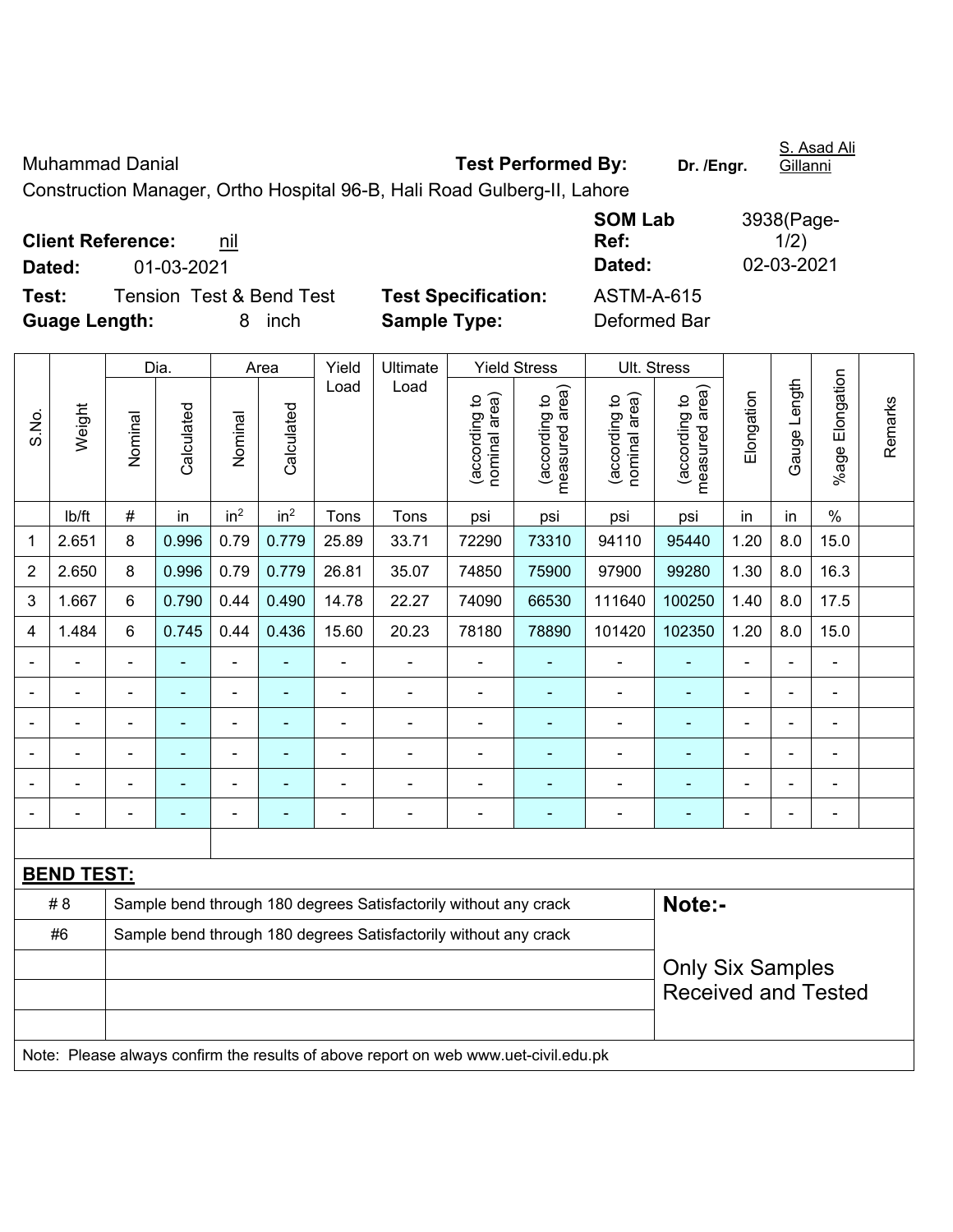| <b>Muhammad Danial</b>                                                  | <b>Test Performed By:</b> | Dr. /Engr. | S. Asad Ali<br>Gillanni |
|-------------------------------------------------------------------------|---------------------------|------------|-------------------------|
| Construction Manager, Ortho Hospital 96-B, Hali Road Gulberg-II, Lahore |                           |            |                         |
|                                                                         | <b>SOM Lab</b>            |            | 3938(Page-              |

**Client Reference: nil Dated:** 01-03-2021 **Dated:** 02-03-2021

**Test:** Tension Test & Bend Test **Test Specification:** ASTM-A-615 **Guage Length:** 8 inch **Sample Type:** Deformed Bar

 $2/2)$ 

**Ref:** 

|                |                   |                         | Dia.           |                          | Area                     | Yield          | Ultimate                                                                            |                                | <b>Yield Stress</b>             |                                | Ult. Stress                     |                              |                |                          |         |
|----------------|-------------------|-------------------------|----------------|--------------------------|--------------------------|----------------|-------------------------------------------------------------------------------------|--------------------------------|---------------------------------|--------------------------------|---------------------------------|------------------------------|----------------|--------------------------|---------|
| S.No.          | Weight            | Nominal                 | Calculated     | Nominal                  | Calculated               | Load           | Load                                                                                | nominal area)<br>(according to | (according to<br>measured area) | nominal area)<br>(according to | measured area)<br>(according to | Elongation                   | Gauge Length   | %age Elongation          | Remarks |
|                | lb/ft             | $\#$                    | in             | in <sup>2</sup>          | in <sup>2</sup>          | Tons           | Tons                                                                                | psi                            | psi                             | psi                            | psi                             | in                           | in             | $\%$                     |         |
| 1              | 0.649             | 4                       | 0.493          | 0.20                     | 0.191                    | 7.49           | 9.45                                                                                | 82620                          | 86520                           | 104200                         | 109110                          | 1.10                         | 8.0            | 13.8                     |         |
| $\overline{2}$ | 0.661             | $\overline{\mathbf{4}}$ | 0.497          | 0.20                     | 0.194                    | 7.21           | 8.87                                                                                | 79470                          | 81930                           | 97800                          | 100820                          | 1.10                         | 8.0            | 13.8                     |         |
|                |                   | $\blacksquare$          |                | ä,                       |                          |                |                                                                                     | $\blacksquare$                 |                                 | ä,                             |                                 |                              | L,             | ä,                       |         |
|                |                   |                         |                | $\blacksquare$           |                          |                | $\blacksquare$                                                                      | $\blacksquare$                 | ÷                               | $\overline{a}$                 | ۰                               | ٠                            | ÷              | $\blacksquare$           |         |
| $\blacksquare$ |                   | ۰                       | $\blacksquare$ | $\overline{\phantom{0}}$ | $\overline{\phantom{a}}$ | $\blacksquare$ | $\blacksquare$                                                                      | $\blacksquare$                 | $\overline{\phantom{0}}$        | $\overline{a}$                 | ۰                               | $\qquad \qquad \blacksquare$ | $\blacksquare$ | $\overline{\phantom{0}}$ |         |
|                |                   | $\blacksquare$          | $\blacksquare$ | $\blacksquare$           | $\overline{\phantom{a}}$ | $\blacksquare$ | $\overline{a}$                                                                      | $\blacksquare$                 | $\blacksquare$                  | $\overline{a}$                 | ä,                              | $\blacksquare$               | $\blacksquare$ | $\blacksquare$           |         |
|                | $\blacksquare$    | $\blacksquare$          | $\blacksquare$ | $\blacksquare$           | $\blacksquare$           | $\blacksquare$ | ä,                                                                                  | $\blacksquare$                 | ÷,                              | $\blacksquare$                 | ۰                               | $\blacksquare$               | $\blacksquare$ | $\blacksquare$           |         |
|                |                   | ä,                      | $\blacksquare$ | $\blacksquare$           | $\blacksquare$           | $\blacksquare$ | $\blacksquare$                                                                      | $\blacksquare$                 | $\blacksquare$                  |                                | ۰                               | ÷                            | $\blacksquare$ | $\blacksquare$           |         |
|                |                   |                         |                |                          |                          |                |                                                                                     |                                | ÷                               |                                |                                 |                              |                |                          |         |
|                |                   | $\blacksquare$          |                | $\blacksquare$           | $\overline{\phantom{a}}$ |                | $\blacksquare$                                                                      | L.                             | Ē.                              | $\blacksquare$                 | ۰                               | $\blacksquare$               | $\blacksquare$ | $\blacksquare$           |         |
|                |                   |                         |                |                          |                          |                |                                                                                     |                                |                                 |                                |                                 |                              |                |                          |         |
|                | <b>BEND TEST:</b> |                         |                |                          |                          |                |                                                                                     |                                |                                 |                                |                                 |                              |                |                          |         |
|                | #4                |                         |                |                          |                          |                | Sample bend through 180 degrees Satisfactorily without any crack                    |                                |                                 |                                | Note:-                          |                              |                |                          |         |
|                |                   |                         |                |                          |                          |                |                                                                                     |                                |                                 |                                |                                 |                              |                |                          |         |
|                |                   |                         |                |                          |                          |                |                                                                                     |                                |                                 |                                | <b>Only Three Samples</b>       |                              |                |                          |         |
|                |                   |                         |                |                          |                          |                |                                                                                     |                                |                                 |                                | <b>Received and Tested</b>      |                              |                |                          |         |
|                |                   |                         |                |                          |                          |                |                                                                                     |                                |                                 |                                |                                 |                              |                |                          |         |
|                |                   |                         |                |                          |                          |                | Note: Please always confirm the results of above report on web www.uet-civil.edu.pk |                                |                                 |                                |                                 |                              |                |                          |         |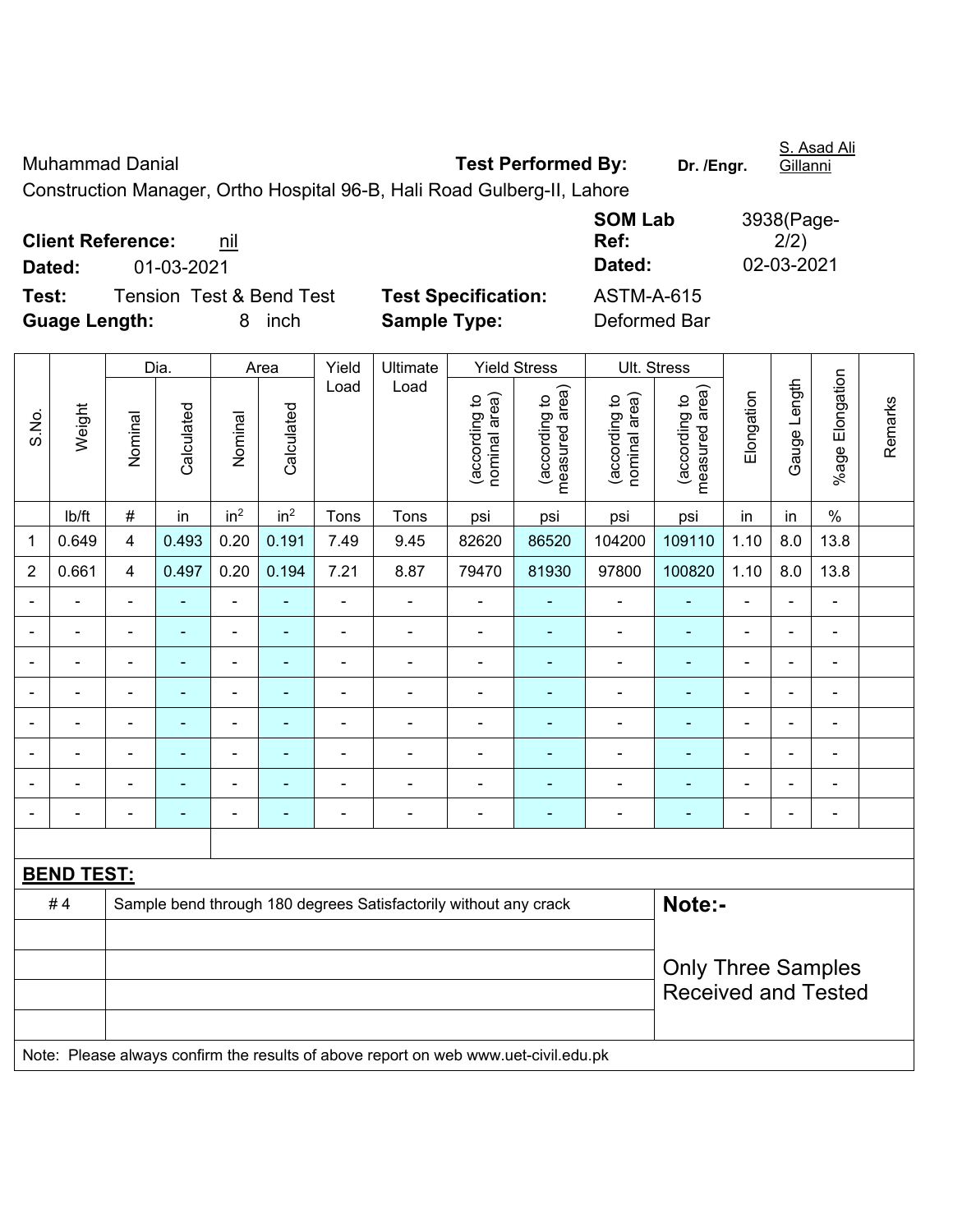Engr. Khizar Rehman **Test Performed By: Dr. /Engr.** S. Asad Ali Gillani Resident Engineer, Grand City Kharian (Asian Consulting Engineers (Pvt) Ltd. )

## **Client Reference:** AsCE/GCK/RE/24

**Test:** Tension Test & Bend Test **Test Specification:** ASTM-A-615 Gauge Length: **8** inch **Sample Type:** 

**SOM Lab Ref:**  3939(Page-1/1) **Dated:** 25-002-2021 **Dated:** 02-03-2021

| Deformed Bar(Mughal Steel) |
|----------------------------|
|                            |

|                          |                          | Dia.                                                                                |                |                 | Area            | Yield                    | Ultimate                                                         |                                | <b>Yield Stress</b>             |                                | Ult. Stress                     |                |                          |                          |         |
|--------------------------|--------------------------|-------------------------------------------------------------------------------------|----------------|-----------------|-----------------|--------------------------|------------------------------------------------------------------|--------------------------------|---------------------------------|--------------------------------|---------------------------------|----------------|--------------------------|--------------------------|---------|
| S.No.                    | Weight                   | Nominal                                                                             | Calculated     | Nominal         | Calculated      | Load                     | Load                                                             | nominal area)<br>(according to | (according to<br>measured area) | nominal area)<br>(according to | (according to<br>measured area) | Elongation     | Gauge Length             | %age Elongation          | Remarks |
|                          | lb/ft                    | $\#$                                                                                | in             | in <sup>2</sup> | in <sup>2</sup> | Tons                     | Tons                                                             | psi                            | psi                             | psi                            | psi                             | in             | in                       | $\%$                     |         |
| $\mathbf{1}$             | 2.701                    | 8                                                                                   | 1.005          | 0.79            | 0.794           | 29.33                    | 36.92                                                            | 81880                          | 81460                           | 103080                         | 102560                          | 1.20           | 8.0                      | 15.0                     |         |
|                          |                          | $\blacksquare$                                                                      | $\blacksquare$ | $\blacksquare$  | $\blacksquare$  | $\overline{a}$           | $\blacksquare$                                                   | $\blacksquare$                 | $\blacksquare$                  | $\blacksquare$                 | ٠                               | $\blacksquare$ | L,                       | $\blacksquare$           |         |
|                          |                          |                                                                                     | ٠              | $\blacksquare$  | ٠               |                          | $\blacksquare$                                                   | $\blacksquare$                 | ÷                               | $\blacksquare$                 | ۰                               |                | ä,                       | $\blacksquare$           |         |
|                          |                          | ä,                                                                                  | $\blacksquare$ | $\blacksquare$  |                 |                          | $\blacksquare$                                                   | $\blacksquare$                 | ÷                               | $\overline{a}$                 | ۰                               | $\blacksquare$ | -                        | $\blacksquare$           |         |
| $\overline{\phantom{0}}$ |                          | $\blacksquare$                                                                      | $\blacksquare$ | $\blacksquare$  | $\blacksquare$  | $\blacksquare$           | $\blacksquare$                                                   | $\blacksquare$                 | $\blacksquare$                  | $\qquad \qquad \blacksquare$   | ۰                               | $\blacksquare$ | $\blacksquare$           | $\overline{\phantom{a}}$ |         |
| $\blacksquare$           | Ē,                       | $\blacksquare$                                                                      | $\blacksquare$ | $\blacksquare$  | ٠               | $\blacksquare$           | $\blacksquare$                                                   | $\blacksquare$                 | ÷                               | $\overline{a}$                 | Ξ                               | $\blacksquare$ | $\overline{\phantom{a}}$ | $\blacksquare$           |         |
|                          | $\blacksquare$           | $\blacksquare$                                                                      | $\blacksquare$ | $\blacksquare$  | $\blacksquare$  | $\blacksquare$           | $\blacksquare$                                                   | $\blacksquare$                 | $\blacksquare$                  | $\blacksquare$                 | Ξ                               | $\blacksquare$ | L,                       | $\blacksquare$           |         |
|                          | $\overline{\phantom{0}}$ | $\blacksquare$                                                                      | $\blacksquare$ | $\blacksquare$  | ٠               | $\overline{\phantom{a}}$ | $\blacksquare$                                                   | $\blacksquare$                 | ÷                               | $\blacksquare$                 | ۳                               |                | ä,                       | $\blacksquare$           |         |
|                          |                          |                                                                                     | $\blacksquare$ | ä,              |                 |                          |                                                                  | $\blacksquare$                 | ۰                               | $\blacksquare$                 | ä,                              |                | ä,                       | Ē,                       |         |
| $\blacksquare$           |                          | $\blacksquare$                                                                      | ٠              | $\blacksquare$  | ٠               | $\blacksquare$           | $\blacksquare$                                                   | $\blacksquare$                 | ÷                               | $\blacksquare$                 | ÷                               | $\blacksquare$ | ÷,                       | $\blacksquare$           |         |
|                          |                          |                                                                                     |                |                 |                 |                          |                                                                  |                                |                                 |                                |                                 |                |                          |                          |         |
|                          | <b>BEND TEST:</b>        |                                                                                     |                |                 |                 |                          |                                                                  |                                |                                 |                                |                                 |                |                          |                          |         |
|                          | # 8                      |                                                                                     |                |                 |                 |                          | Sample bend through 180 degrees Satisfactorily without any crack |                                |                                 |                                | Note:-                          |                |                          |                          |         |
|                          |                          |                                                                                     |                |                 |                 |                          |                                                                  |                                |                                 |                                |                                 |                |                          |                          |         |
|                          |                          |                                                                                     |                |                 |                 |                          | <b>Only Two Samples</b>                                          |                                |                                 |                                |                                 |                |                          |                          |         |
|                          |                          |                                                                                     |                |                 |                 |                          |                                                                  |                                |                                 |                                | <b>Received and Tested</b>      |                |                          |                          |         |
|                          |                          | Note: Please always confirm the results of above report on web www.uet-civil.edu.pk |                |                 |                 |                          |                                                                  |                                |                                 |                                |                                 |                |                          |                          |         |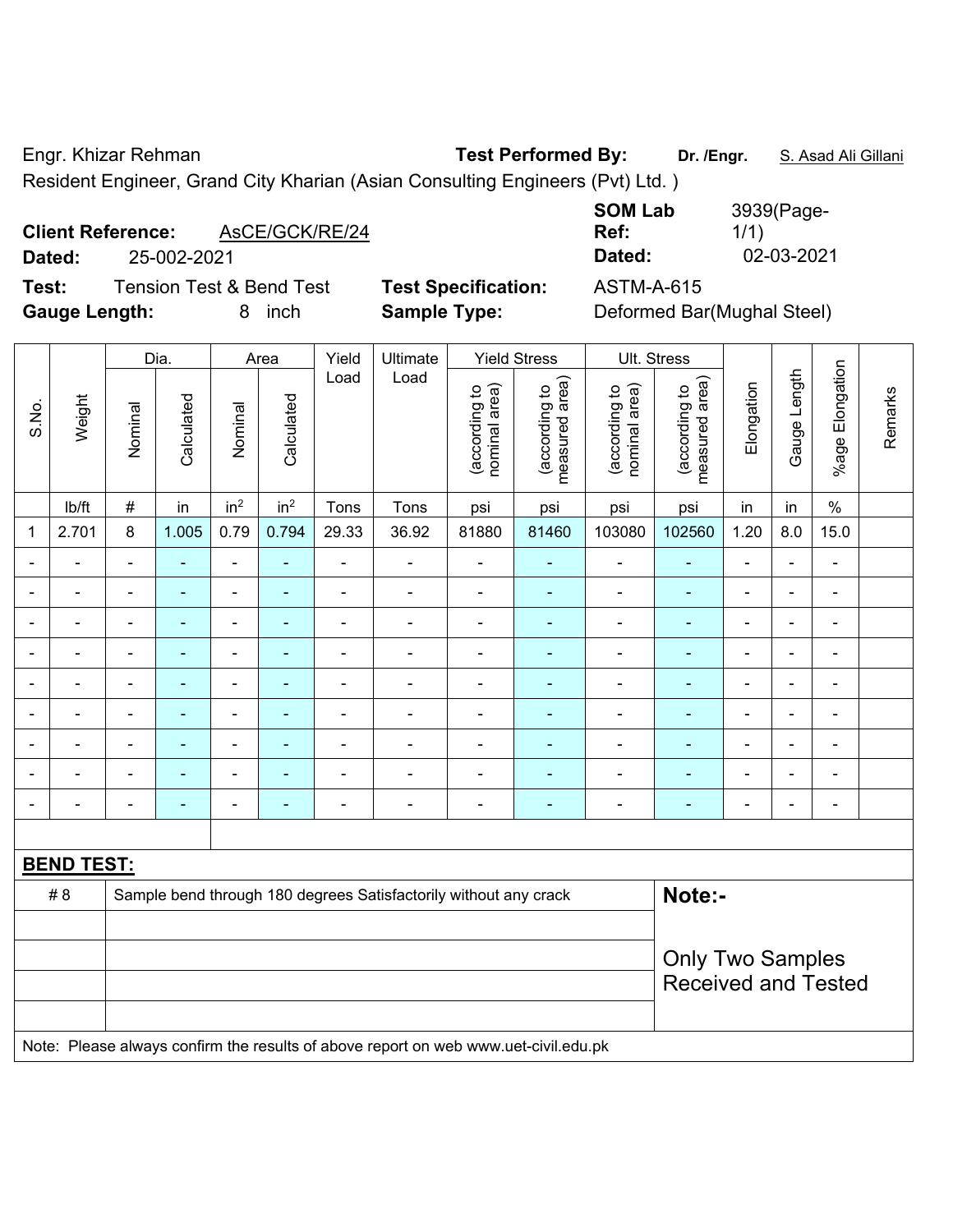Sub Divisional Officer **Test Performed By:** Dr. /Engr. **S. Asad Ali Gillani** 

Public Health Engg: Sub Division Raiwind

| <b>Client Reference:</b><br>2095/R<br>02-11-2020<br>Dated:                         |                                                   | <b>SOM Lab</b><br>Ref:<br>Dated:  | 3940(Page-<br>1/2)<br>02-03-2021 |
|------------------------------------------------------------------------------------|---------------------------------------------------|-----------------------------------|----------------------------------|
| <b>Tension Test &amp; Bend Test</b><br>Test:<br><b>Gauge Length:</b><br>inch<br>8. | <b>Test Specification:</b><br><b>Sample Type:</b> | <b>ASTM-A-615</b><br>Deformed Bar |                                  |

|                |                                                                                     |                            | Dia.           |                          | Area                     | Yield<br>Ultimate<br><b>Yield Stress</b> |                                                                  |                                |                                 | Ult. Stress                    |                                 |                |                |                          |         |
|----------------|-------------------------------------------------------------------------------------|----------------------------|----------------|--------------------------|--------------------------|------------------------------------------|------------------------------------------------------------------|--------------------------------|---------------------------------|--------------------------------|---------------------------------|----------------|----------------|--------------------------|---------|
| S.No.          | Weight                                                                              | Nominal                    | Calculated     | Nominal                  | Calculated               | Load                                     | Load                                                             | (according to<br>nominal area) | (according to<br>measured area) | nominal area)<br>(according to | measured area)<br>(according to | Elongation     | Gauge Length   | %age Elongation          | Remarks |
|                | lb/ft                                                                               | $\#$                       | in             | in <sup>2</sup>          | in <sup>2</sup>          | Tons                                     | Tons                                                             | psi                            | psi                             | psi                            | psi                             | in             | in             | $\%$                     |         |
| 1              | 0.643                                                                               | 4                          | 0.491          | 0.20                     | 0.189                    | 6.90                                     | 8.79                                                             | 76100                          | 80530                           | 96900                          | 102540                          | 1.00           | 8.0            | 12.5                     |         |
|                |                                                                                     | $\blacksquare$             | ÷              | ä,                       | $\blacksquare$           | L,                                       | ÷,                                                               |                                |                                 | Ĭ.                             | $\blacksquare$                  | $\blacksquare$ |                | ÷,                       |         |
|                |                                                                                     |                            | $\blacksquare$ | $\blacksquare$           |                          | L.                                       | ۰                                                                |                                |                                 | $\blacksquare$                 | $\blacksquare$                  |                |                | $\overline{\phantom{0}}$ |         |
|                |                                                                                     |                            |                | $\blacksquare$           |                          |                                          | ÷                                                                |                                |                                 | ÷                              |                                 | $\blacksquare$ |                | $\blacksquare$           |         |
| $\overline{a}$ |                                                                                     | $\blacksquare$             | $\blacksquare$ | $\blacksquare$           | $\overline{\phantom{a}}$ | ä,                                       | $\overline{\phantom{a}}$                                         | $\blacksquare$                 |                                 | -                              | ÷                               | $\blacksquare$ | $\blacksquare$ | $\overline{\phantom{a}}$ |         |
| $\blacksquare$ |                                                                                     | $\blacksquare$             | $\blacksquare$ | $\blacksquare$           | $\overline{\phantom{a}}$ | ä,                                       | $\blacksquare$                                                   | $\blacksquare$                 | $\blacksquare$                  | $\blacksquare$                 | $\blacksquare$                  | $\blacksquare$ | $\blacksquare$ | $\blacksquare$           |         |
| $\blacksquare$ |                                                                                     | $\overline{a}$             | $\blacksquare$ | $\blacksquare$           | $\overline{\phantom{a}}$ | $\overline{a}$                           | ÷,                                                               | $\overline{\phantom{a}}$       | $\blacksquare$                  | $\qquad \qquad \blacksquare$   | $\blacksquare$                  | $\blacksquare$ |                | ÷,                       |         |
|                | $\overline{\phantom{0}}$                                                            | $\blacksquare$             | $\blacksquare$ | $\overline{\phantom{a}}$ | $\overline{\phantom{a}}$ | L,                                       | $\overline{a}$                                                   | $\blacksquare$                 | ٠                               | ÷                              | ÷                               | $\blacksquare$ |                | $\overline{\phantom{a}}$ |         |
|                |                                                                                     |                            | $\overline{a}$ | $\blacksquare$           | $\blacksquare$           |                                          | ÷                                                                | $\blacksquare$                 | ÷.                              | ÷                              | $\overline{a}$                  |                |                | $\overline{a}$           |         |
|                |                                                                                     | ÷                          |                | $\blacksquare$           |                          | Ē,                                       | ۰                                                                |                                |                                 | ۰                              | ÷                               |                |                | ÷                        |         |
|                |                                                                                     |                            |                |                          |                          |                                          |                                                                  |                                |                                 |                                |                                 |                |                |                          |         |
|                | <b>BEND TEST:</b>                                                                   |                            |                |                          |                          |                                          |                                                                  |                                |                                 |                                |                                 |                |                |                          |         |
|                | #4                                                                                  |                            |                |                          |                          |                                          | Sample bend through 180 degrees Satisfactorily without any crack |                                |                                 |                                | Note:-                          |                |                |                          |         |
|                |                                                                                     |                            |                |                          |                          |                                          |                                                                  |                                |                                 |                                |                                 |                |                |                          |         |
|                | <b>Only Two Samples</b>                                                             |                            |                |                          |                          |                                          |                                                                  |                                |                                 |                                |                                 |                |                |                          |         |
|                |                                                                                     | <b>Received and Tested</b> |                |                          |                          |                                          |                                                                  |                                |                                 |                                |                                 |                |                |                          |         |
|                |                                                                                     |                            |                |                          |                          |                                          |                                                                  |                                |                                 |                                |                                 |                |                |                          |         |
|                | Note: Please always confirm the results of above report on web www.uet-civil.edu.pk |                            |                |                          |                          |                                          |                                                                  |                                |                                 |                                |                                 |                |                |                          |         |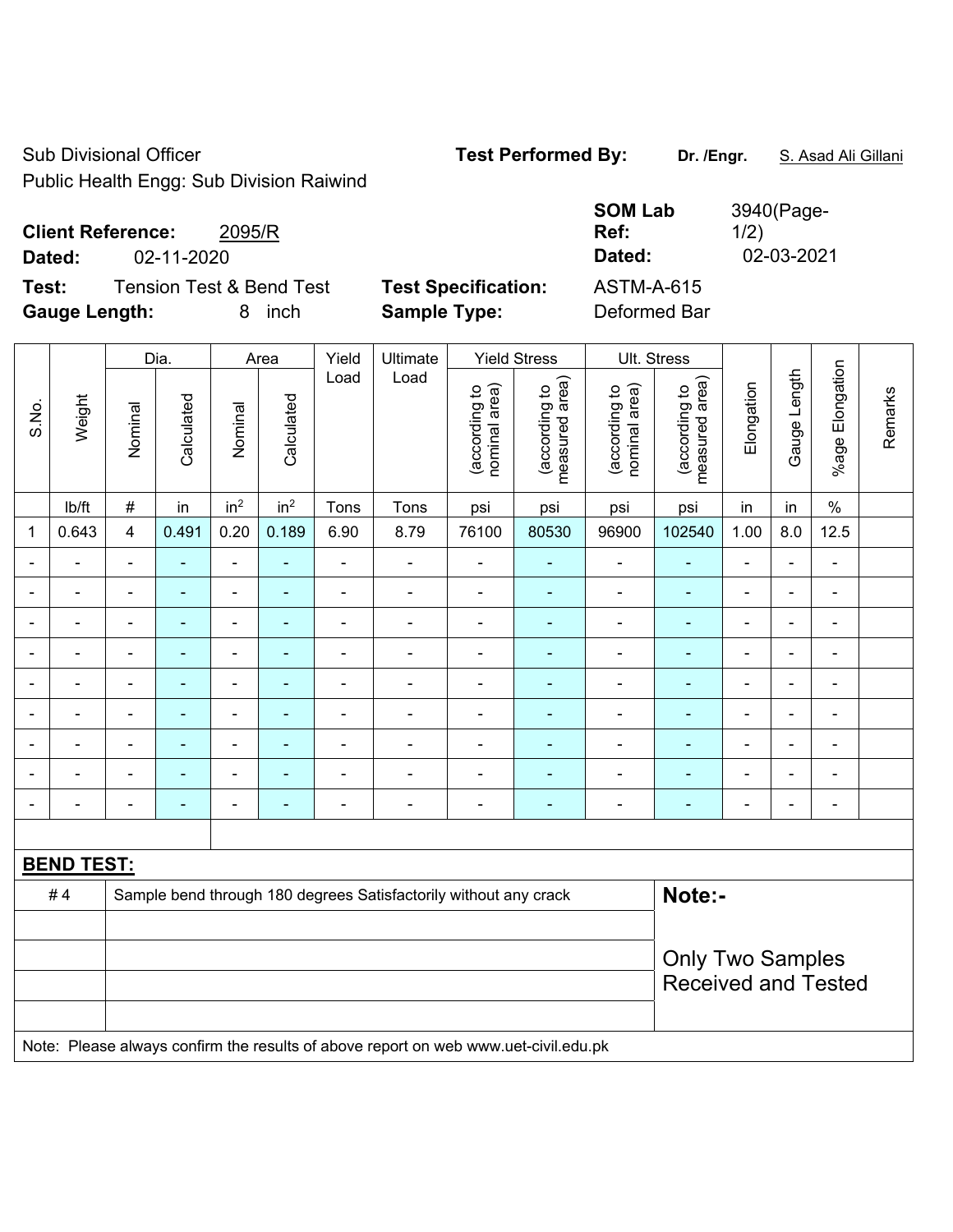Sub Divisional Officer **Test Performed By:** Dr. /Engr. **S. Asad Ali Gillani** 

Public Health Engg: Sub Division Raiwind

| <b>Client Reference:</b><br>2094/R<br>02-11-2020<br>Dated:             |                                                   | <b>SOM Lab</b><br>Ref:<br>Dated:  | 3940(Page-<br>2/2)<br>02-03-2021 |
|------------------------------------------------------------------------|---------------------------------------------------|-----------------------------------|----------------------------------|
| Test:<br>Tension Test & Bend Test<br><b>Gauge Length:</b><br>inch<br>8 | <b>Test Specification:</b><br><b>Sample Type:</b> | <b>ASTM-A-615</b><br>Deformed Bar |                                  |

|                |                   |                         | Dia.                     |                          | Area                     | Yield<br>Ultimate<br><b>Yield Stress</b> |                                                                                     |                                |                                 | Ult. Stress                    |                                 |                |                |                 |         |
|----------------|-------------------|-------------------------|--------------------------|--------------------------|--------------------------|------------------------------------------|-------------------------------------------------------------------------------------|--------------------------------|---------------------------------|--------------------------------|---------------------------------|----------------|----------------|-----------------|---------|
| S.No.          | Weight            | Nominal                 | Calculated               | Nominal                  | Calculated               | Load                                     | Load                                                                                | (according to<br>nominal area) | (according to<br>measured area) | nominal area)<br>(according to | measured area)<br>(according to | Elongation     | Gauge Length   | %age Elongation | Remarks |
|                | lb/ft             | $\#$                    | in                       | in <sup>2</sup>          | in <sup>2</sup>          | Tons                                     | Tons                                                                                | psi                            | psi                             | psi                            | psi                             | in             | in             | $\%$            |         |
| 1              | 0.656             | 4                       | 0.496                    | 0.20                     | 0.193                    | 6.63                                     | 8.79                                                                                | 73070                          | 75720                           | 96900                          | 100410                          | 1.10           | 8.0            | 13.8            |         |
|                |                   | ÷                       | ÷                        | ä,                       | $\blacksquare$           | $\overline{a}$                           | ä,                                                                                  | ä,                             | $\blacksquare$                  | ä,                             | ä,                              | $\blacksquare$ |                | ä,              |         |
|                |                   |                         | $\blacksquare$           | $\blacksquare$           |                          | $\blacksquare$                           | $\overline{\phantom{0}}$                                                            | $\blacksquare$                 |                                 | ۰                              | ٠                               | $\blacksquare$ |                | $\blacksquare$  |         |
| $\blacksquare$ |                   | $\blacksquare$          | $\overline{a}$           | $\blacksquare$           | ÷                        | $\blacksquare$                           | ÷.                                                                                  | $\blacksquare$                 | ٠                               | $\blacksquare$                 | L.                              | $\blacksquare$ |                | $\overline{a}$  |         |
| $\overline{a}$ |                   | $\blacksquare$          | $\overline{\phantom{0}}$ | $\blacksquare$           | $\overline{\phantom{a}}$ | L,                                       | $\frac{1}{2}$                                                                       | $\blacksquare$                 |                                 | Ĭ.                             | $\blacksquare$                  | $\blacksquare$ | ۰              | $\blacksquare$  |         |
| $\blacksquare$ |                   | $\blacksquare$          | ÷,                       | ä,                       | $\blacksquare$           | ÷                                        | ÷.                                                                                  | $\blacksquare$                 | $\blacksquare$                  | ä,                             | $\blacksquare$                  | $\blacksquare$ | $\blacksquare$ | $\blacksquare$  |         |
| $\blacksquare$ |                   | $\blacksquare$          | $\blacksquare$           | $\blacksquare$           | $\overline{\phantom{a}}$ | $\overline{a}$                           | ÷,                                                                                  | $\blacksquare$                 | $\blacksquare$                  | Ĭ.                             | $\blacksquare$                  | $\blacksquare$ | $\blacksquare$ | ÷,              |         |
|                | ÷                 | $\blacksquare$          | $\blacksquare$           | $\overline{\phantom{a}}$ | $\overline{\phantom{a}}$ | L,                                       | $\overline{a}$                                                                      | $\blacksquare$                 | ٠                               | ÷                              | $\blacksquare$                  | $\blacksquare$ |                | $\blacksquare$  |         |
|                |                   |                         | L,                       | $\blacksquare$           | $\overline{\phantom{a}}$ |                                          | ÷.                                                                                  | ä,                             | ä,                              | ä,                             | L,                              |                |                | ä,              |         |
|                |                   |                         |                          | ä,                       |                          | Ē,                                       | $\overline{a}$                                                                      |                                |                                 |                                |                                 |                |                | $\blacksquare$  |         |
|                |                   |                         |                          |                          |                          |                                          |                                                                                     |                                |                                 |                                |                                 |                |                |                 |         |
|                | <b>BEND TEST:</b> |                         |                          |                          |                          |                                          |                                                                                     |                                |                                 |                                |                                 |                |                |                 |         |
|                | #4                |                         |                          |                          |                          |                                          | Sample bend through 180 degrees Satisfactorily without any crack                    |                                |                                 |                                | Note:-                          |                |                |                 |         |
|                |                   |                         |                          |                          |                          |                                          |                                                                                     |                                |                                 |                                |                                 |                |                |                 |         |
|                |                   | <b>Only Two Samples</b> |                          |                          |                          |                                          |                                                                                     |                                |                                 |                                |                                 |                |                |                 |         |
|                |                   |                         |                          |                          |                          |                                          |                                                                                     |                                | <b>Received and Tested</b>      |                                |                                 |                |                |                 |         |
|                |                   |                         |                          |                          |                          |                                          |                                                                                     |                                |                                 |                                |                                 |                |                |                 |         |
|                |                   |                         |                          |                          |                          |                                          | Note: Please always confirm the results of above report on web www.uet-civil.edu.pk |                                |                                 |                                |                                 |                |                |                 |         |